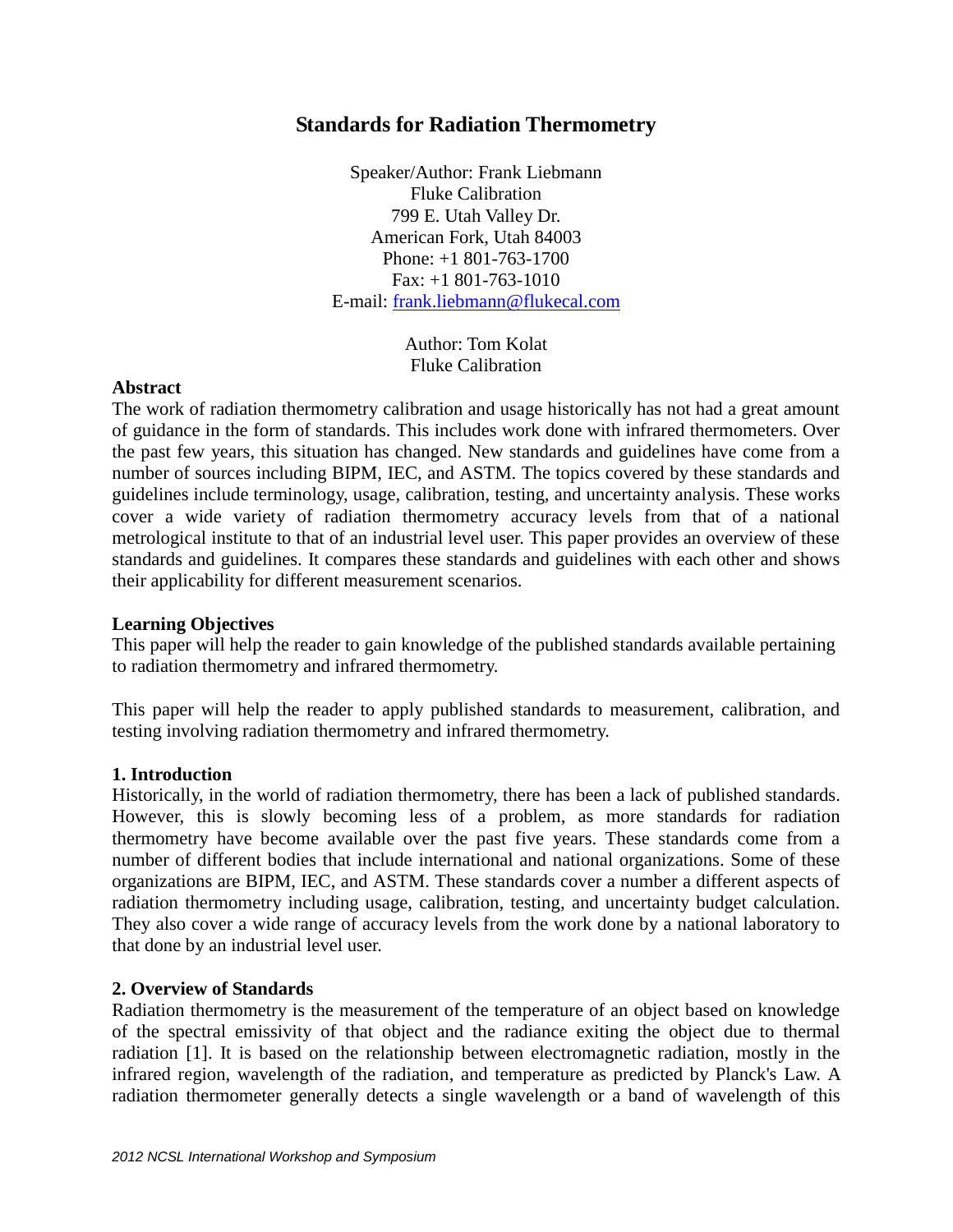radiation.

Radiation thermometry devices are classified into three groups [2]. First, there are devices which measure the temperature of a point or area. These are commonly known as radiation thermometers. A subclass of radiation thermometers is the infrared thermometer [3]. The term infrared thermometer is generally applied to hand-held devices with a thermopile detector. Second, there are devices which measure temperature along a line and associate temperature with a one dimensional linear coordinate. These are called line scanners. Third, there are devices which measure temperature in an area and assign a measured temperature in a two dimensional coordinate system. These devices are called thermal imagers.

Table 1 is a summary of the standards discussed in this paper. It lists the standard, a generalized description of its scope and applicability to the level of use. A filled in circle represents full applicability and an empty circle represents partial applicability. The scope of this paper is generally limited to devices measuring temperature below 1000 °C.

| <b>Body</b>                                           | <b>Standard</b>                                   | Usage     | Calibration | Uncertainties | <b>Test Methods</b> | IMM       | High-end  | Industrial          |
|-------------------------------------------------------|---------------------------------------------------|-----------|-------------|---------------|---------------------|-----------|-----------|---------------------|
| <b>BIPM</b>                                           | CCT-WG508-03                                      |           |             | $\bullet$     |                     | $\bullet$ | $\circ$   | $\circ$             |
| <b>IEC</b>                                            | IEC 62492-1                                       | $\bullet$ |             |               |                     | $\bullet$ | $\bullet$ | $\circ$             |
| <b>ASTM</b>                                           | E1256                                             |           |             |               | $\bullet$           |           |           | $\circ$             |
| <b>ASTM</b>                                           | E2758                                             | $\bullet$ |             |               |                     |           | $\circ$   | $\bullet$           |
| <b>ASTM</b>                                           | E2847                                             |           | $\bullet$   | $\bullet$     |                     |           | $\circ$   | $\bullet$           |
| <b>VDI</b>                                            | 3511 Part 4                                       | $\bullet$ |             |               |                     | $\circ$   | $\bullet$ | $\circ$             |
| <b>VDI</b>                                            | 3511 Part 4.2                                     | $\bullet$ |             |               |                     | $\circ$   | $\bullet$ | $\circ$             |
| <b>VDI</b>                                            | 3511 Part 4.3                                     |           |             |               | $\bullet$           | $\circ$   | ●         | $\circ$             |
| <b>VDI</b>                                            | 3511 Part 4.4                                     |           | $\bullet$   | $\bullet$     |                     | $\circ$   | $\bullet$ | $\circ$             |
| <b>MSL</b>                                            | <b>TG22</b>                                       |           |             |               | $\circ$             |           | $\circ$   | $\bullet$           |
| <b>EMA</b>                                            | Technical Guide Radiation Thermometer Calibration |           |             | $\bullet$     |                     |           | ●         | $\circlearrowright$ |
| • Full applicability<br>$\circ$ Partial applicability |                                                   |           |             |               |                     |           |           |                     |

Table 1. Summary of Radiation Thermometry Standards

## **3. BIPM**

BIPM is the Bureau international des poids et mesures (International Bureau of Weights and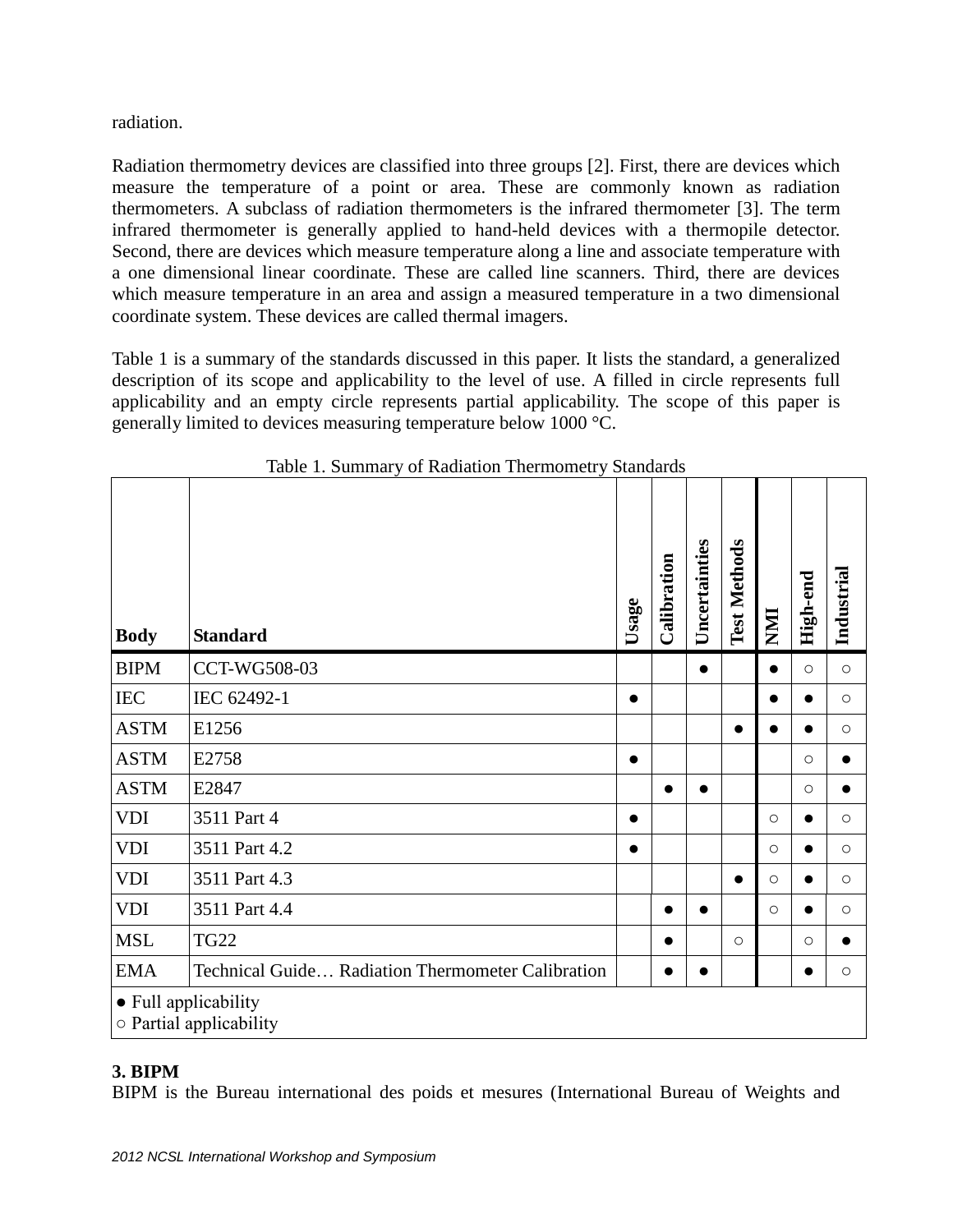Measures or BIPM) in Sèvres, France. It was created as a result of the Metre Convention in 1875 and maintains SI standards for weights and measure [4]. This organization also has documentation pertaining to different metrological disciplines including radiation thermometry which come under the jurisdiction of Consultative Committee for Thermometry Working Group 5 (CCT-WG5) on Radiation Thermometry [5]. The main document covering uncertainties in the region below 1000 °C is CCT-WG508-03, Uncertainty Budgets for Calibration of Radiation Thermometers below the Silver Point.

#### **3.1 CCT-WG508-03**

This document was released in 2008. Its scope is limited to radiation thermometers with readout in radiance and not temperature [6]. This excludes its use for industrial type calibrations including those of handheld infrared thermometers. This being said, it still provides a guide for these interments given the lack of other standards in the community. A list of the uncertainties covered by CCT-WG508-03 is shown in Table 2. The uncertainties are broken into four categories, blackbody, radiation thermometer, calibration equation, and usage. The calibration equation and usage uncertainties do not apply to the radiation thermometer calibration. The type of blackbody used is broken into fixed-point blackbodies and variable temperature blackbodies.

| Table 2. Summary of Uncertainties covered by BIPM |                                        |                                        |  |  |  |  |  |  |
|---------------------------------------------------|----------------------------------------|----------------------------------------|--|--|--|--|--|--|
| <b>Blackbody</b>                                  | <b>Radiation</b><br><b>Thermometer</b> | <b>Calibration Equation</b><br>and Use |  |  |  |  |  |  |
| Calibration temperature **                        | Size-of-source effect                  | Interpolation error                    |  |  |  |  |  |  |
| Impurities *                                      | Non-linearity                          | Drift                                  |  |  |  |  |  |  |
| Plateau identification *                          | Reference temperature                  | Unknown temperature                    |  |  |  |  |  |  |
| Blackbody emissivity, isothermal                  | Ambient temperature                    |                                        |  |  |  |  |  |  |
| Blackbody emissivity, non-                        | Atmospheric absorption                 |                                        |  |  |  |  |  |  |
| isothermal **                                     | Gain ratios                            |                                        |  |  |  |  |  |  |
| Reflected ambient radiation                       | <b>Noise</b>                           |                                        |  |  |  |  |  |  |
| Cavity bottom heat exchange                       |                                        |                                        |  |  |  |  |  |  |
| Convection **                                     |                                        |                                        |  |  |  |  |  |  |
| Cavity bottom uniformity **                       |                                        |                                        |  |  |  |  |  |  |
| Ambient conditions **                             |                                        |                                        |  |  |  |  |  |  |

\* Fixed point blackbody only

\*\* Variable temperature blackbody only

CCT-WG508-03 suggests the use of the Sakuma-Hattori Equation in the Planckian Form, as shown in Equation (1), for the calibration equation [6].

$$
S(T) = \frac{C}{\exp\left(\frac{c_2}{AT+B}\right) - 1}
$$

where:

c<sub>2</sub>: Second Radiation Constant

A, B, C: fitted parameters

T: temperature of blackbody

S: signal received by radiation thermometer

(1)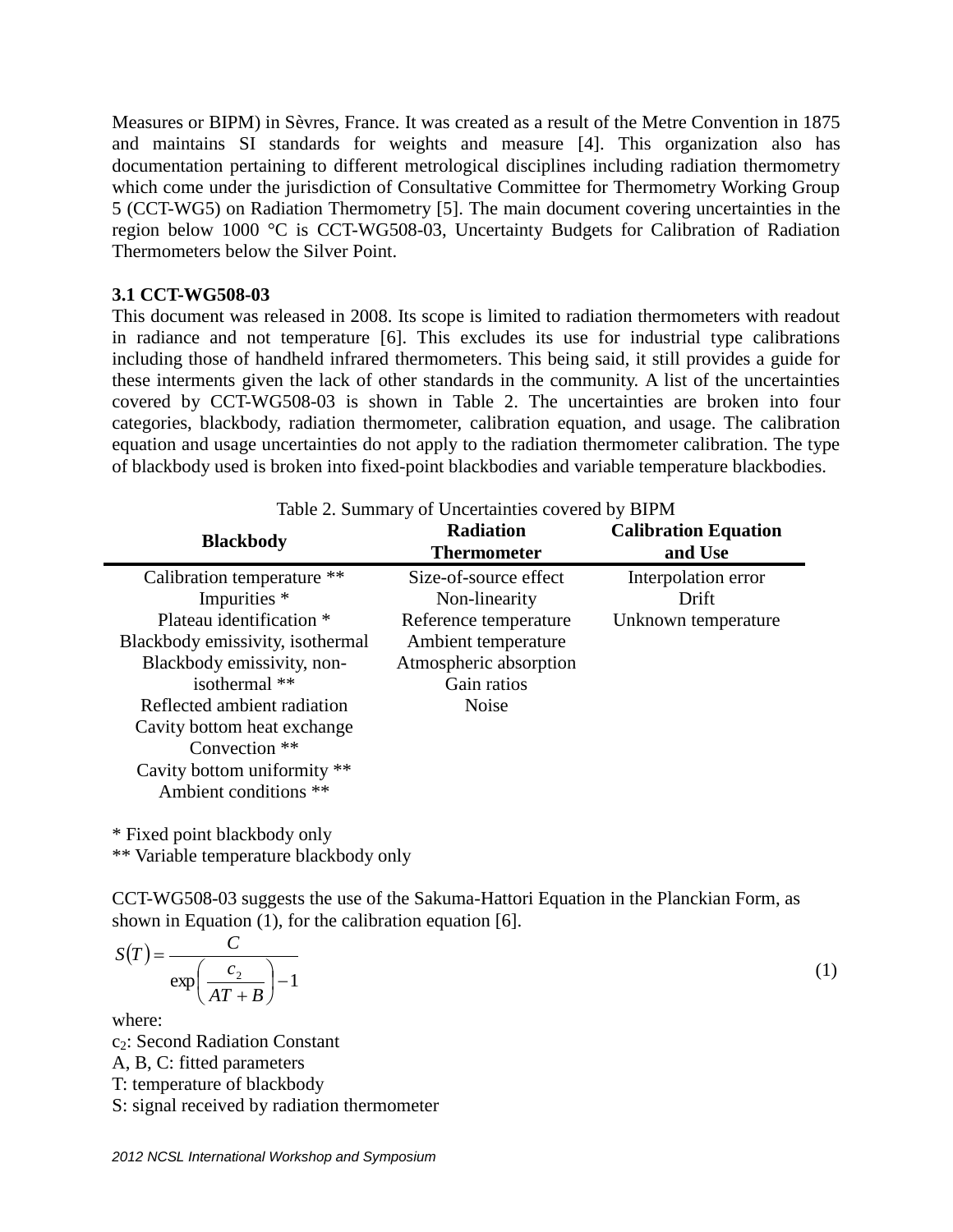CCT-WG508-03 not only provides the structure for the uncertainty budget, but it also provides equations to calculate uncertainty and examples of calculated uncertainties at temperatures and wavelengths of interest. For instance, in the case of atmospheric attenuation, the guide provides guidelines for a measuring distance of less than 1 meter. In this case, the expanded uncertainty is 0.0006 of radiance for normal usage and 0.0002 of radiance for best usage. For 20 °C and a 10 µm instrument, this translates to expanded uncertainties of 0.019 K and 0.0063 K respectively [6]. This is useful, as it allows the user the freedom to not have to consult a standard atmosphere to make a calculation which can be cumbersome [7].

## **3.2 Other Standards from BIPM**

In addition to the standard discussed in the previous section, CCT-WG5 also has CCT/03-03, "Uncertainty budgets for realization of scales by radiation thermometry". It covers work done above the silver-point (961.78 °C) using fixed-points as blackbody sources [8].

## **4. IEC**

The International Electrotechnical Commission (IEC) has one standard for radiation thermometry. It is part of a proposed series of standards covering definitions, specifications and test methods related to radiation thermometry.

# **4.1 IEC 62492-1**

IEC 62492-1, "Industrial process control devices - Radiation thermometers - Part 1: Technical data for radiation thermometers" covers terms, definitions and abbreviations. In addition, it covers how to state technical data based on these terms all related to radiation thermometry. A list of the terms covered by IEC 62492-1 is listed in Table 3.

Table 3. Terms covered by IEC 62492-1

- Measuring temperature range
- Measurement uncertainty (accuracy)
- Noise equivalent
- temperature difference
- Measuring distance
- Field-of-view
- Distance ratio
- Size-of-source effect
- Emissivity setting
- Spectral range
- Influence of the internal instrument or ambient temperature (temperature parameter)
- Influence of air humidity (humidity parameter)
- Long-term stability
- Short-term stability
- Repeatability
- Interchangeability
- Response time
- Exposure time
- Warm-up time
- Operating temperature range and air humidity range
- Storage and transport
- temperature range and air humidity range

One example of a definition is field-of-view. It is defined as "A usually circular, flat surface of a measured object from which the radiation thermometer receives radiation" [9]. In the technical data section it further shows examples of field-of-view data. One way to report field-of-view is "3.4 mm diameter (90%), measuring distance: 400 mm" [9].

## **4.2 Work Items**

IEC 62492 is proposed to have two more parts. Part 2 is currently being drafted. It deals with specifications for radiation thermometers. Work on Part 3 has not yet started. It will cover test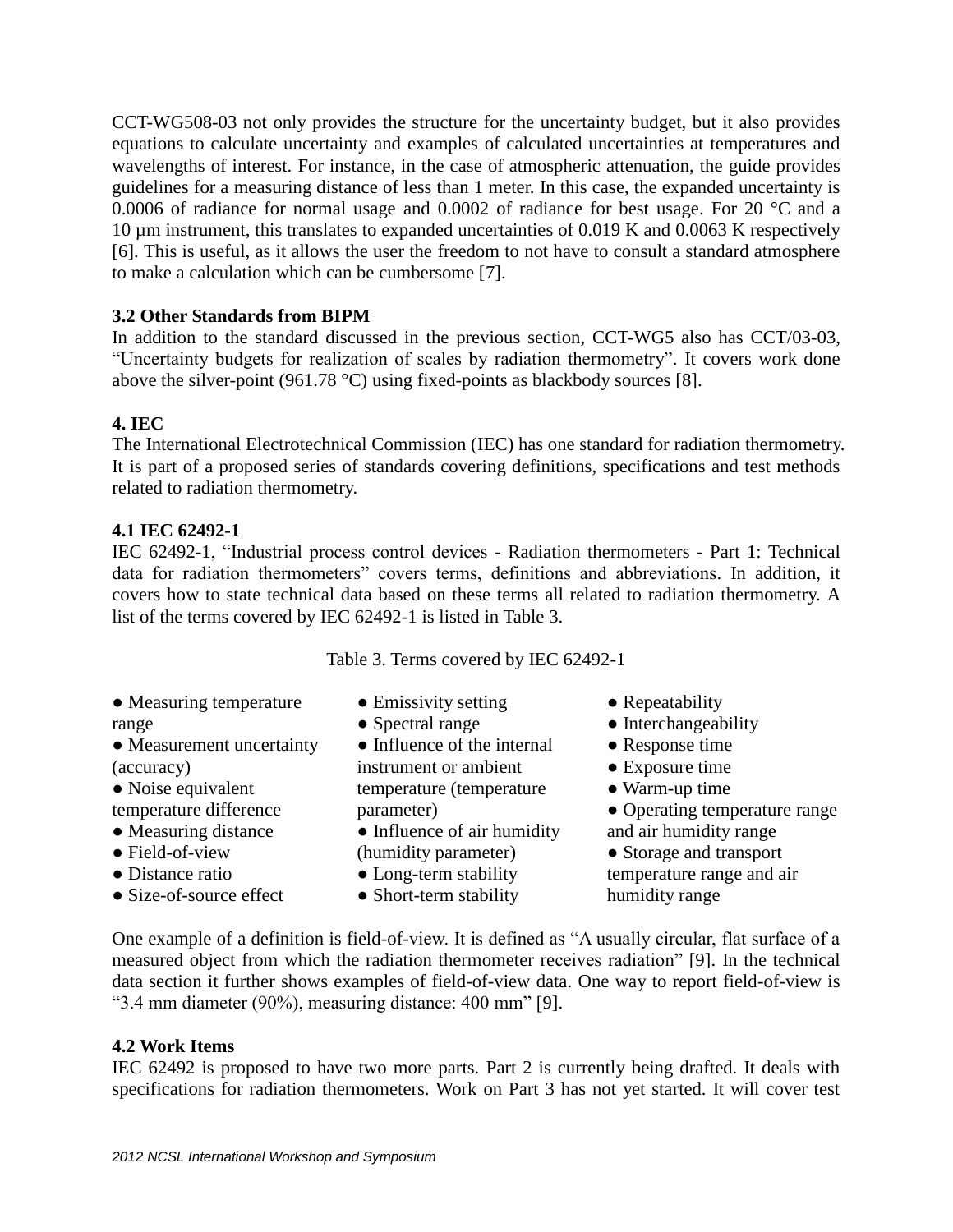methods for radiation thermometers.

## **5. ASTM**

The ASTM International (ASTM) Committee E20 on Temperature Measurement is the group which coves various aspects of temperature measurement. It contains a number of subcommittees. A sampling of these subcommittees is shown in Table 4. The E20.02 Subcommittee on Radiation Thermometry is responsible for standards related to radiation thermometry. Recently a decision was made to create a road map that would get the widest amount of users to do proper measurements. The number one need was a guide for the use of handheld infrared thermometers, typically of the  $8 - 14 \mu m$  spectral bandwidth. The secondary need was a guide for calibration of these devices [10]. Currently the E20.02 has 3 published standards.

|  |  | <b>PERS</b> 25 |  | Table 4. Subcommittees in of ASTM Committee E20 on Temperature Measurement |  |
|--|--|----------------|--|----------------------------------------------------------------------------|--|
|  |  |                |  |                                                                            |  |

| <b>Designation</b> | Title                               |
|--------------------|-------------------------------------|
| E20.02             | <b>Radiation Thermometry</b>        |
| E20.03             | <b>Resistance Thermometers</b>      |
| E20.04             | Thermocouples                       |
| E20.05             | Liquid-in-Glass Thermometers and    |
|                    | Hydrometers                         |
| E20.06             | New Thermometers and Techniques     |
| E20.07             | <b>Fundamentals in Thermometry</b>  |
| E20.09             | <b>Digital Contact Thermometers</b> |
| E20.90             | Executive                           |
| E20.91             | <b>Editorial and Terminology</b>    |
| E20.94             | Publication                         |
|                    |                                     |

## **5.1 ASTM E1256**

ASTM E1256, Standard Test Methods for Radiation Thermometers (Single Waveband Type), is a long standing standard. It covers a number of test methods essential to radiation thermometry. These methods are listed in Table 5. The term in parenthesis represents a replaced term used in the standard prior to 2011.

Table 5. Methods outlined in ASTM E1256

## **Test Name**

Calibration Accuracy Test Method Repeatability Test Method Field-of-View Test Method (Target Size Test Method) Response Time Test Method Warm-Up Time Test Method Long-Term Stability Test Method (Long-Term Drift Test Method)

Recently, an effort has been made to harmonize the terminology in E1256 with that of IEC 62492-1 which came out in 2008. These terminology changes are summarized in the Table 6.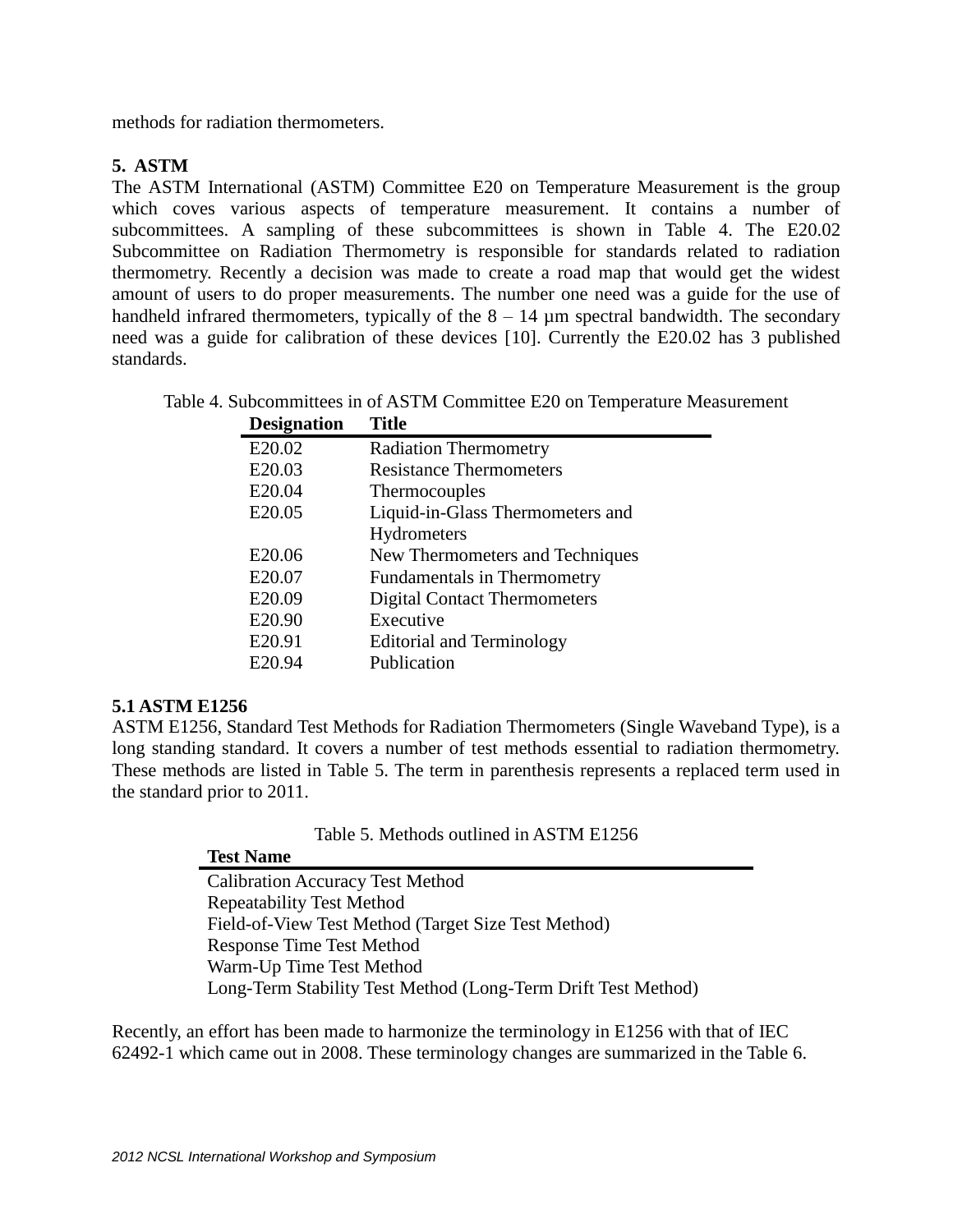| Table 6. Terminology changes in ASTM E1256 |                        |  |  |  |  |  |
|--------------------------------------------|------------------------|--|--|--|--|--|
| <b>New Term</b>                            | <b>Old Term</b>        |  |  |  |  |  |
| long-term stability                        | long-term drift        |  |  |  |  |  |
| field-of-view                              | target size            |  |  |  |  |  |
| spectral range                             | spectral response      |  |  |  |  |  |
| noise equivalent temperature<br>difference | noise equivalent power |  |  |  |  |  |
| measuring temperature range                | measurement range      |  |  |  |  |  |
| measuring distance                         | target distance        |  |  |  |  |  |
| measuring distance                         | distance               |  |  |  |  |  |

# **5.2 ASTM E2758**

ASTM E2758, Standard Guide for Selection and Use of Wideband, Low Temperature Infrared Thermometers was released in 2010. It covers basic usage of infrared thermometers. In addition it gives information on issues that may arise when using infrared thermometry. It includes a number of test methods to determine emissivity, transmissivity and reflected temperature. The appendix contains a graphical summary of equations for infrared thermometry, and mathematical methods to determine the error caused by emissivity miscalculation, reflected temperature miscalculation and atmospheric effects. The mathematical methods use the Sakuma-Hattori Equation (1) and contain worked examples.

## **5.3 ASTM E2847**

ASTM E2847 is the work item for the "Standard Practice for Calibration and Accuracy Verification of Wideband Infrared Thermometers". This work item was released in 2011

This practice covers the comparison of an "infrared thermometer to the radiance temperature of a radiation source" [11]. The thermal radiation sources covered by the guide include cavity blackbody sources and flat-plate sources. The flat-plate sources are used commonly for infrared thermometers with wide field-of-view. It discuses other equipment needed for an infrared thermometer calibration. A list of this equipment is contained in Table 7 [11].

| Equipment                              | <b>Remarks</b>                                  |
|----------------------------------------|-------------------------------------------------|
| <b>Thermal Radiation Source</b>        | Cavity blackbody or flat-plate                  |
| Aperture *                             | Used to control scatter / size-of-source effect |
| <b>Transfer Standard</b>               | Contact (Scheme I) or Radiometric (Scheme II)   |
| <b>Ambient Temperature Thermometer</b> | Monitors laboratory conditions                  |
| <b>Distance Measuring Device</b>       | Used to set measuring distance                  |
|                                        | Used to eliminate other water or oxygen from    |
| Purge $*$                              | calibrator                                      |

Table 7. Equipment needed for infrared thermometer calibration

\* Optional Equipment

E2847 discusses two traceability schemes to calibrate the thermal radiation source, which are based on definitions from VDI/VDE [12]. These two schemes are shown in Figure 1. Scheme 1 uses contact thermometry to establish traceability of the thermal radiation source. Scheme II uses radiation thermometry to establish traceability. It also covers preparation of the equipment and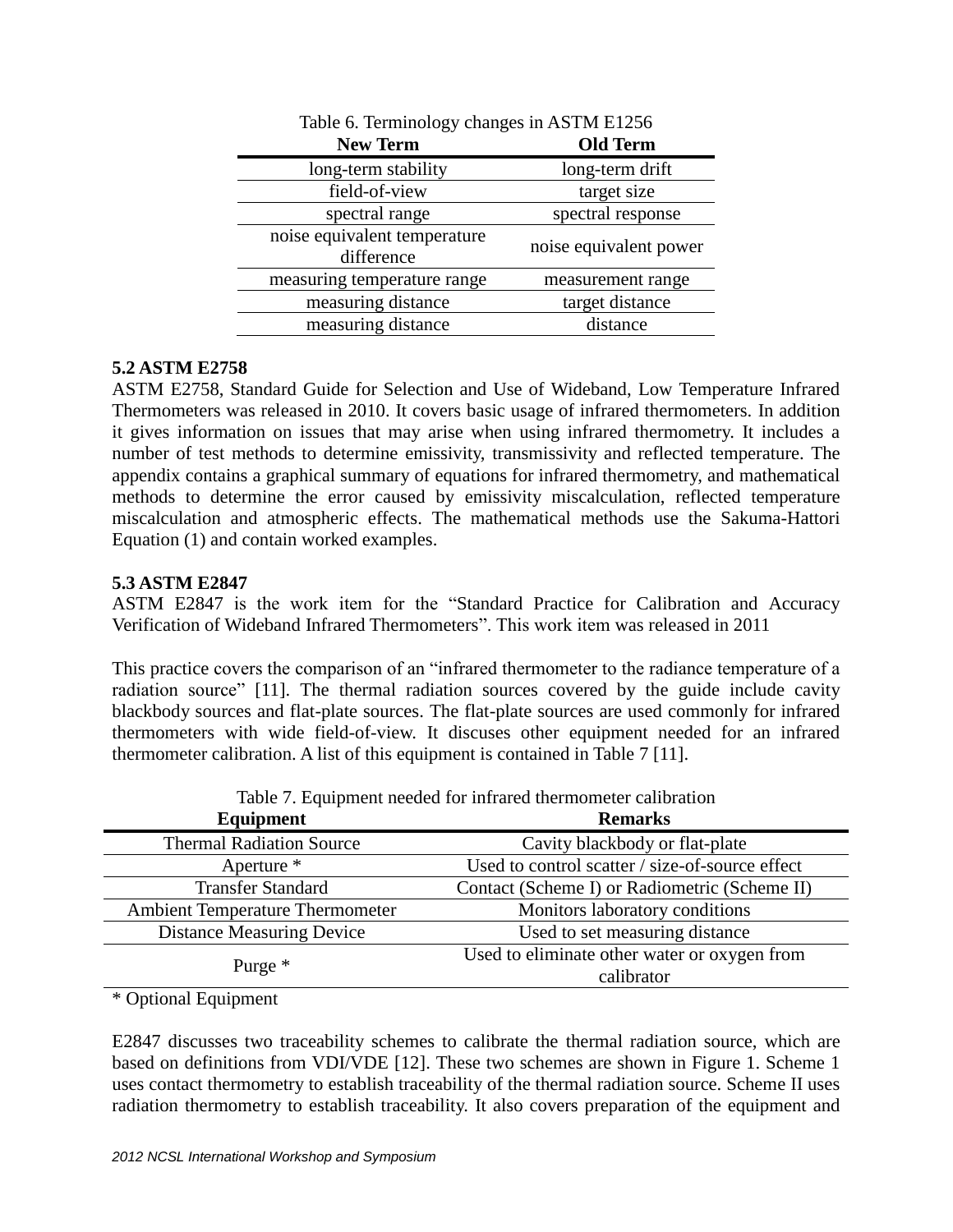gives a calibration procedure. It then speaks to uncertainty estimation and speaks to a measurement equation and an uncertainty budget structure to include methods to calculate the uncertainties. A comparison of the uncertainties covered by this standard and those discussed in the BIPM document are shown in Table 8.



Figure 1. Traceability schemes for calibration of radiation sources

| <b>BIPM CCT-WG505-03</b>                                                 | <b>ASTM E2847</b>                  |
|--------------------------------------------------------------------------|------------------------------------|
| <b>Blackbody</b>                                                         | <b>Source</b>                      |
| Calibration temperature                                                  | <b>Calibration Temperature</b>     |
| Blackbody emissivity, isothermal<br>Blackbody emissivity, non-isothermal | Source Emissivity                  |
| Reflected ambient radiation                                              | <b>Reflected Ambient Radiation</b> |
| Cavity bottom heat exchange                                              | Source Heat Exchange               |
| Convection<br><b>Ambient conditions</b>                                  | <b>Ambient Conditions</b>          |
| Cavity bottom uniformity                                                 | Source Uniformity                  |
| <b>Radiation Thermometer</b>                                             | <b>Infrared Thermometer</b>        |
| Size-of-source effect                                                    | Size-of-source effect              |
| Reference temperature<br>Ambient temperature                             | Ambient temperature                |
| Atmospheric absorption                                                   | Atmospheric absorption             |
| Non-linearity<br>Gain ratios<br>Noise                                    | Noise                              |
|                                                                          | <b>Display Resolution</b>          |

|  | Table 8. Comparison of uncertainty budget elements |
|--|----------------------------------------------------|
|  |                                                    |

The appendices of E2847 include a sample calibration report, a summary of uncertainty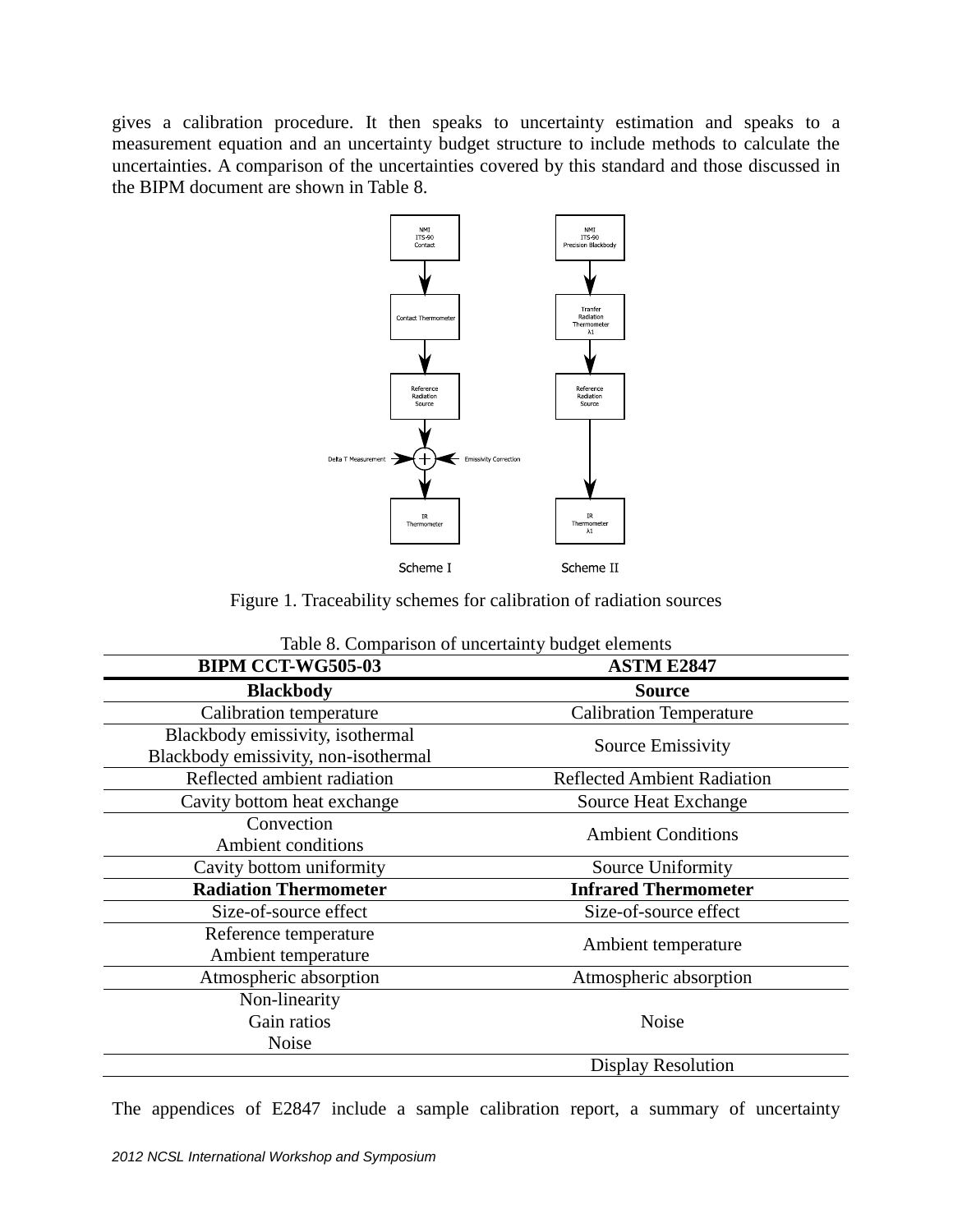calculation to include examples, and a method to determine detector temperature.

#### **5.4 Future Work Items**

The E20.02 subcommittee has a five year road map. Besides the periodic five-year reviews required of all ASTM standards, a standard on the classification of infrared thermometers and a test method for emissivity determination are on the road map [13]. In addition the E20.94 subcommittee is working on a manual for radiation thermometry.

#### **6. VDI/VDE**

The German standards bodies Verein Deutscher Ingenieure (VDI) and Verband der Elektrotechnik, Elektronik und Informationstechnik (VDE) have a set of standards covering radiation thermometry. The set of standards is called *VDI/VDE 3511 Blatt 4 Technische Temperaturmessung Strahlungsthermometrie* (VDI/VDE 3511 Part 4 Temperature measurement in industry – Radiation thermometry). It is a set of four documents covering radiation thermometry, specification of radiation thermometers, test methods for radiation thermometers, and calibration of radiation thermometers. The documents are written in both German and English.

The main document, Part 4, discusses basic theoretical and practical considerations concerning radiation thermometry. This includes reasons to use radiation thermometry, the relationship between radiance and temperature to include blackbody theory, measuring systems to include criteria for design, emissivity, optical considerations, design types, criteria for selection of devices, inspection, and practical issues.

Part 4.2 contains the "Maintenance of the specification for radiation thermometers". It covers sources of error and how to avoid them, maintenance by the user, and regular testing of radiation thermometers.

Part 4.3 is entitled "Standard test methods for radiation thermometers with one wavelength range". The topics covered are listed in Table 9. It is worth noting that many of these tests are similar to those in ASTM E1256 as is shown in Table 9. The 'Warm-up Time' and 'Influence of the internal instrument temperature' are similar, but not close enough to consider them covering the same class of test.

Part 4.4 is entitled, "Calibration of radiation thermometers". It discusses different calibration schemes. These include both radiaiometric and contact. It also discusses equipment preparation, calibration procedure, and uncertainty estimation.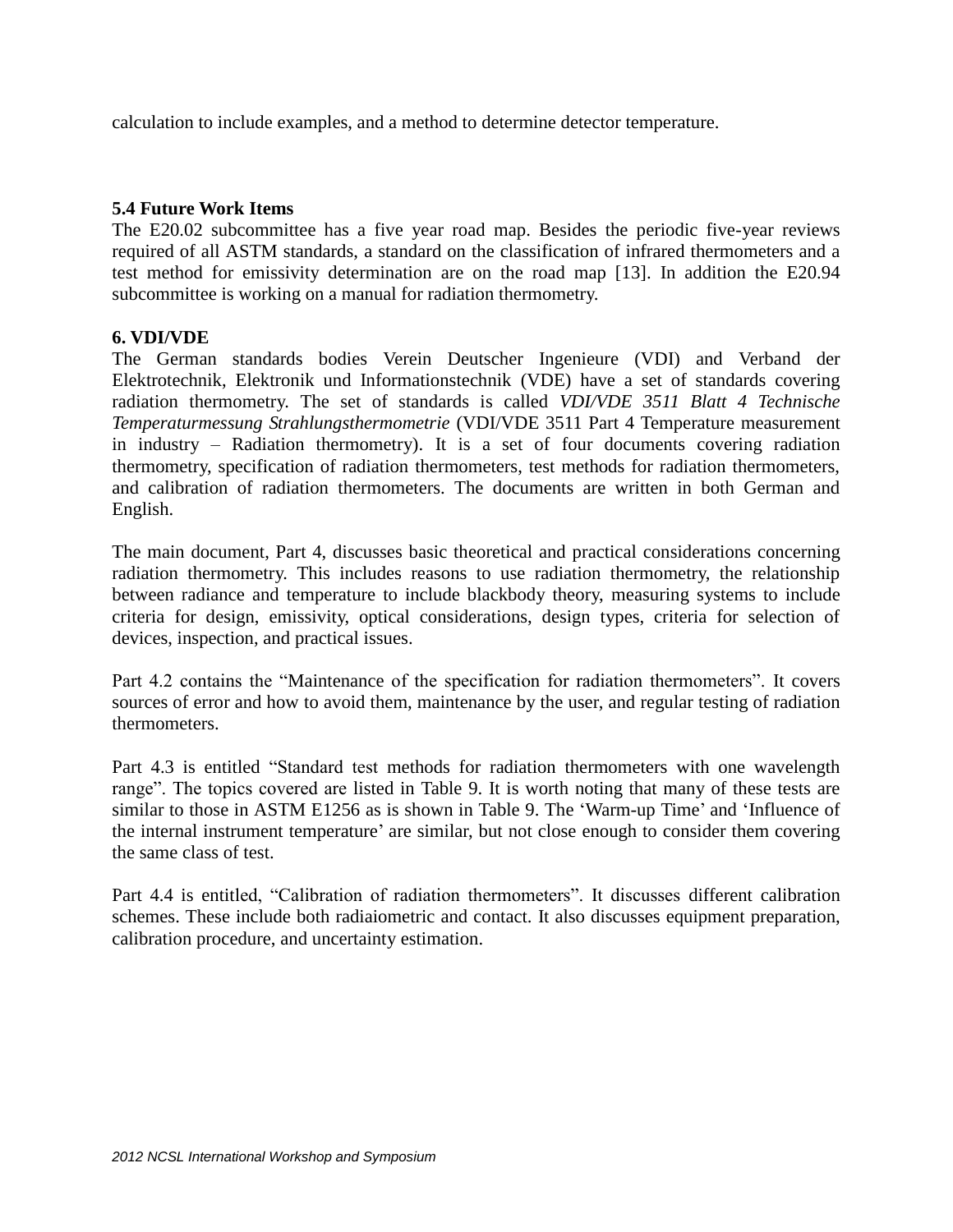| Table 9. Comparison of VDI/VDE 3511 Part 4.3 and ASTM E1256 |                             |  |  |  |
|-------------------------------------------------------------|-----------------------------|--|--|--|
| <b>VDI/VDE 3511 Part 4.3</b>                                | <b>ASTM E1256</b>           |  |  |  |
| <b>Measuring Temperature Range</b>                          |                             |  |  |  |
| Measurement uncertainty (accuracy)                          | <b>Calibration Accuracy</b> |  |  |  |
| Influence of the internal instrument                        |                             |  |  |  |
| temperature                                                 |                             |  |  |  |
| Long-term stability                                         | Long-Term Stability         |  |  |  |
| Repeatability                                               | Repeatability               |  |  |  |
| Noise equivalent temperature difference                     |                             |  |  |  |
| Spectral range                                              |                             |  |  |  |
| Target/target size                                          | Field-of-view               |  |  |  |
| Response time                                               | <b>Response Time</b>        |  |  |  |
| Exposure time                                               |                             |  |  |  |
| Operating ambient temperature                               |                             |  |  |  |
| Storage temperature range                                   |                             |  |  |  |
|                                                             | Warm-Up Time                |  |  |  |

## **7. MSL**

The national metrological institute of New Zealand is the Measurement Science Laboratory (MSL). Their contributions to metrology include an extensive selection of guides that are available online for free. The guide covering infrared thermometers is, "MSL Technical Guide 22, Calibration of Low-Temperature Infrared Thermometers". It is a document geared towards handheld infrared thermometers. It discusses how infrared thermometers measure temperature. It then discusses influences on infrared thermometer measurement including introduction of a measurement equation. It then talks about how the signal is processed and about measurement errors. It discusses calibration and calibration sources including the concepts of calibrating the source by contact thermometry or by radiation thermometry. It ends with a method to determine detector temperature for an infrared thermometer.

## **8. EMA**

The *Entidad Mexicana de Acreditación* (Mexican Accredidation Entity) has a guide entitled "*Guía Técnica Sobre Trazabilidad e Incertidumbre en la Calibración de Termómetros de Radiación*" ("Technical Guide on Traceability and Uncertainty for Radiation Thermometer Calibration"). It is purely in Spanish, so it may not be of use outside Spanish speaking countries. However, it is interesting to note what is covered in this standard. Besides covering traceability and uncertainty, the guide also covers calibration equipment calibration schemes, and good practice for radiation thermometry metrology.

## **9. Conclusion**

The standards discussed here are ones available for radiation thermometry. The different standards available cover various aspects of radiation thermometry to include measurement, calibration, test methods, and special issues. They also cover a wide range of instruments from handheld infrared thermometers used for industrial measurements to instruments used in a national laboratory. Knowledge of the standards available assists radiation thermometer users in making better and more accurate measurements. The importance of learning about new standards is stressed. With learning about new standards, the user is able to keep up-to-date with the latest